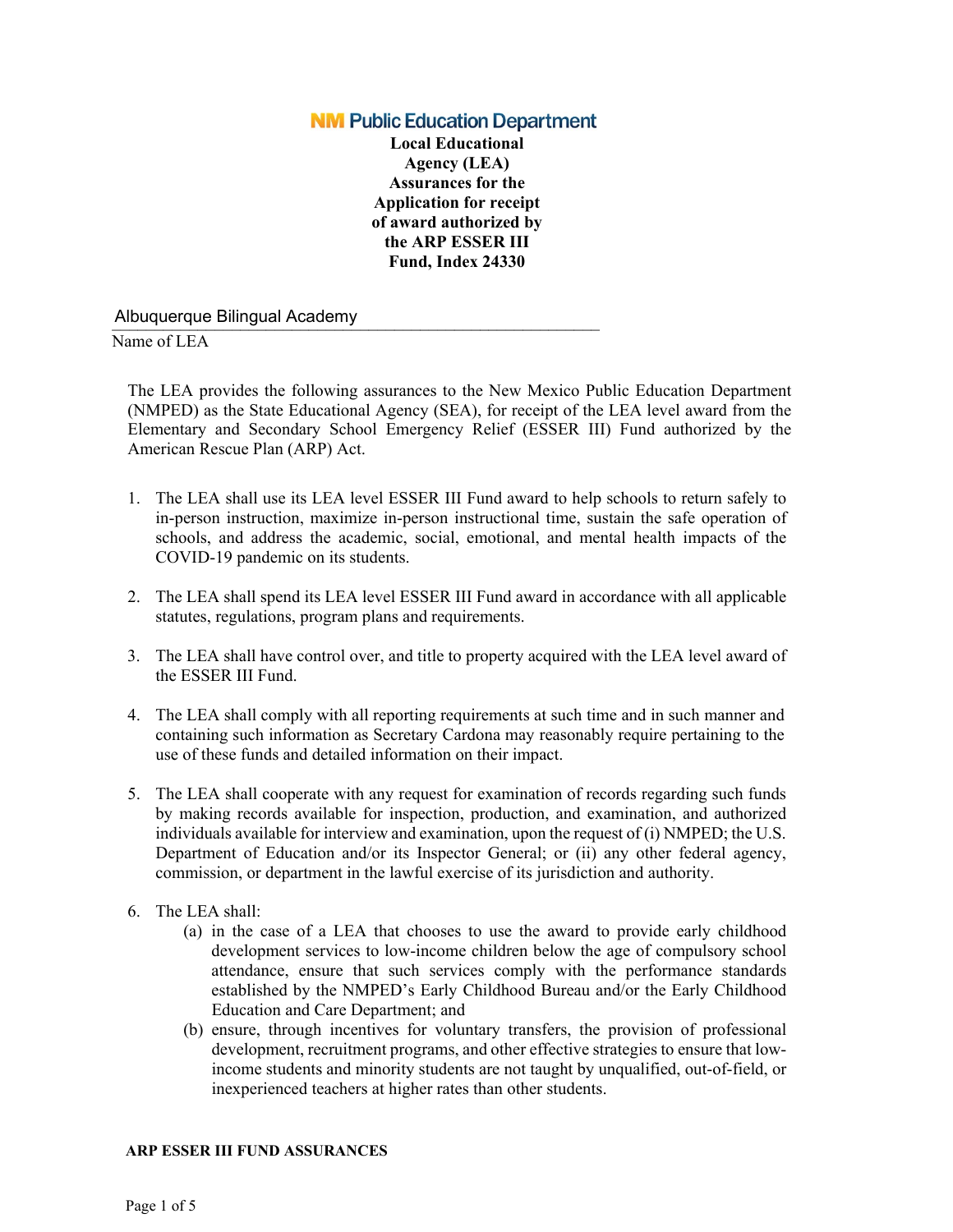- 7. The LEA shall adopt written procedures for the receipt and resolution of complaints alleging violations of law in the administration of programs.
- 8. As a condition of receiving Federal Funds, the LEA certifies to the SEA in accordance with Section 8546 of ESEA that it has a policy in effect that prohibits any individual who is a school employee, contractor, or agent from assisting a school employee, contractor, or agent in obtaining a new job, apart from the routine transmission of administrative and personnel files, if the individual or agency know, or have probable cause to believe, that such a school employee, contractor, or agent engaged in sexual misconduct regarding a minor or student in violation of the law.
- 9. The LEA certifies no Federal appropriated funds have been paid or will be paid to any person for influencing or attempting to influence an officer or employee of any agency, a Member of Congress, an officer or employee of Congress, or an employee of a Member of Congress in connection with the making or renewal of Federal grants under this program. The SEA shall complete and submit Standard Form-LLL, "Disclosure Form to Report Lobbying," when required (34 C.F.R. Part 82, Appendix B); and the SEA shall require the full certification, as set forth in 34 C.F.R. Part 82, Appendix A, in the award documents for all subawards at all tiers.
- 10. The LEA shall use such fiscal control and fund accounting procedures and program documentation as shall ensure proper disbursement of, and accounting for, Federal funds used, including:
	- (a) the enforcement of any obligations imposed by law on agencies, institutions, organizations, and other recipients;
	- (b) the correction of deficiencies in any program operations identified through audits, monitoring, or program evaluation; and
	- (c) detailed records of any purchases including P-card purchases.
- 11. The LEA shall repay to the SEA, using non-federal funds or Federal funds for which no accountability is required to the Federal government, any amounts which the U.S. Department of Education orders the SEA to repay because of the LEA's failure to comply with applicable statutes, regulations, and requirements.
- 12. The LEA shall further repay to the SEA with non-federal funds, or from Federal funds from which no accountability is required to the Federal government, any amounts determined by the SEA to have been misspent or misapplied because of the LEA's failure to comply with applicable statutes, regulations, and requirements.
- 13. The LEA shall cooperate in carrying out any evaluation of each such program conducted by or for the SEA, the U.S. Secretary of Education, or other Federal officials.
- 14. Records pertaining to the ESSER III award under 2 C.F.R. § 200.334 and 34 C.F.R. § 76.730, including financial records related to use of grant funds, shall be retained separately from an LEA's ESSER I, ESSER II, and GEER funds.
- 15. The LEA receiving funding under this program shall have on file with the SEA a set of assurances that meets the requirements of section 442 of the General Education Provisions Act (GEPA) (20 U.S.C. 1232e).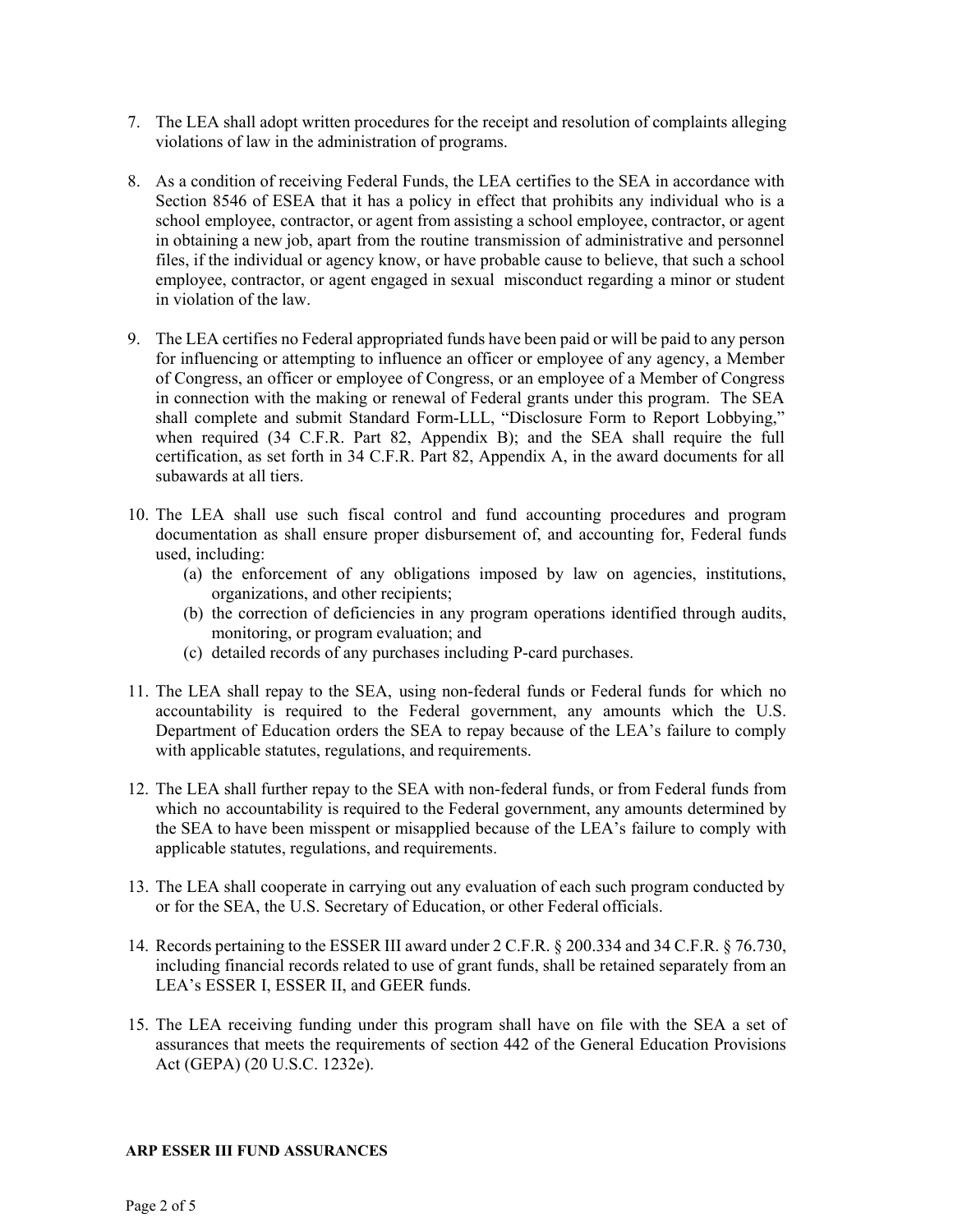- 16. The LEA must receive written prior approval for purchase of equipment with a unit cost equal to or in excess of \$5,000. Failure to do so will result in denial of reimbursement for the cost of such an item. The LEA shall attach an approve[d Federal](https://webnew.ped.state.nm.us/wp-content/uploads/2017/12/PED_FederalGrantApprovalForm_for_Equipment.xlsx)  [Grant Equipment Form](https://webnew.ped.state.nm.us/wp-content/uploads/2017/12/PED_FederalGrantApprovalForm_for_Equipment.xlsx) to its BAR if it will include budget in object code 57331 "Fixed Assets (more than \$5,000)." The LEA shall attach the approved form to its application if it submits an initial 2021-22 OBMS budget. The approved Federal [Grant Equipment Form](https://webnew.ped.state.nm.us/wp-content/uploads/2017/12/PED_FederalGrantApprovalForm_for_Equipment.xlsx) must also be uploaded with any requests for reimbursement (RFRs) containing such expenses.
- 17. Any approved construction projects must comply with applicable Uniform Guidance requirements, as well as the Department's regulations regarding construction. See [34](https://www.ecfr.gov/cgi-bin/text-idx?SID=160652049720bc92e11be86ee7389081&mc=true&node=pt34.1.76&rgn=div5#se34.1.76_1600)  [CFR § 76.600.](https://www.ecfr.gov/cgi-bin/text-idx?SID=160652049720bc92e11be86ee7389081&mc=true&node=pt34.1.76&rgn=div5#se34.1.76_1600) As is the case with all construction contracts using laborers and mechanics financed by federal education funds, an LEA that uses ESSER funds for construction contracts over \$2,000 must meet all Davis-Bacon prevailing wage requirements and include language in the construction contracts that all contractors or subcontractors must pay wages that are not less than those established for the locality of the project (prevailing wage rates). (See 20 U.S.C. 1232b Labor [Standards.](https://uscode.house.gov/view.xhtml?req=granuleid:USC-prelim-title20-section1232b&num=0&edition=prelim))
- 18. Each LEA that receives ARP ESSER III funds shall either:
	- (a) Within 30 days of receipt of the funds (**by June 24, 2021**), develop and make publicly available on the LEA's website a plan for the safe return of in-person instruction and continuity of services as required in section 2001(i)(1) of the ARP, or
	- (b) If the LEA developed a plan, before the enactment of the ARP, that meets statutory requirements, the LEA will make the plan publicly available on the LEA's website.

As required in section 2001(i)(2) of the ARP, before making the plan publicly available, the LEA must have sought public comment on the plan and taken such comments into account in the development of the plan.

- 19. During the period of the ARP ESSER award established in section 2001(a) of the ARP Act (i.e., until September 30, 2023), an LEA must comply with section  $2001(i)(2)$  of the ARP Act. (See [https://www.federalregister.gov/documents/2021/04/22/2021-08359/american](https://www.federalregister.gov/documents/2021/04/22/2021-08359/american-rescue-plan-act-elementary-and-secondary-school-emergency-relief-fund)[rescue-plan-act-elementary-and-secondary-school-emergency-relief-fund\)](https://www.federalregister.gov/documents/2021/04/22/2021-08359/american-rescue-plan-act-elementary-and-secondary-school-emergency-relief-fund).
- 20. LEAs must use 20% of subawards to address learning loss through the implementation of **evidence-based** interventions, such as summer learning or summer enrichment, extended day, comprehensive afterschool programs, extended school year programs, or other evidence-based interventions, and ensure that such interventions respond to students' academic, social, and emotional needs **and** address the disproportionate impact of COVID-19 on student subgroups (each major racial and ethnic group, children from low-income families, children with disabilities, English learners, gender, migrant students, students experiencing homelessness, and children and youth in foster care).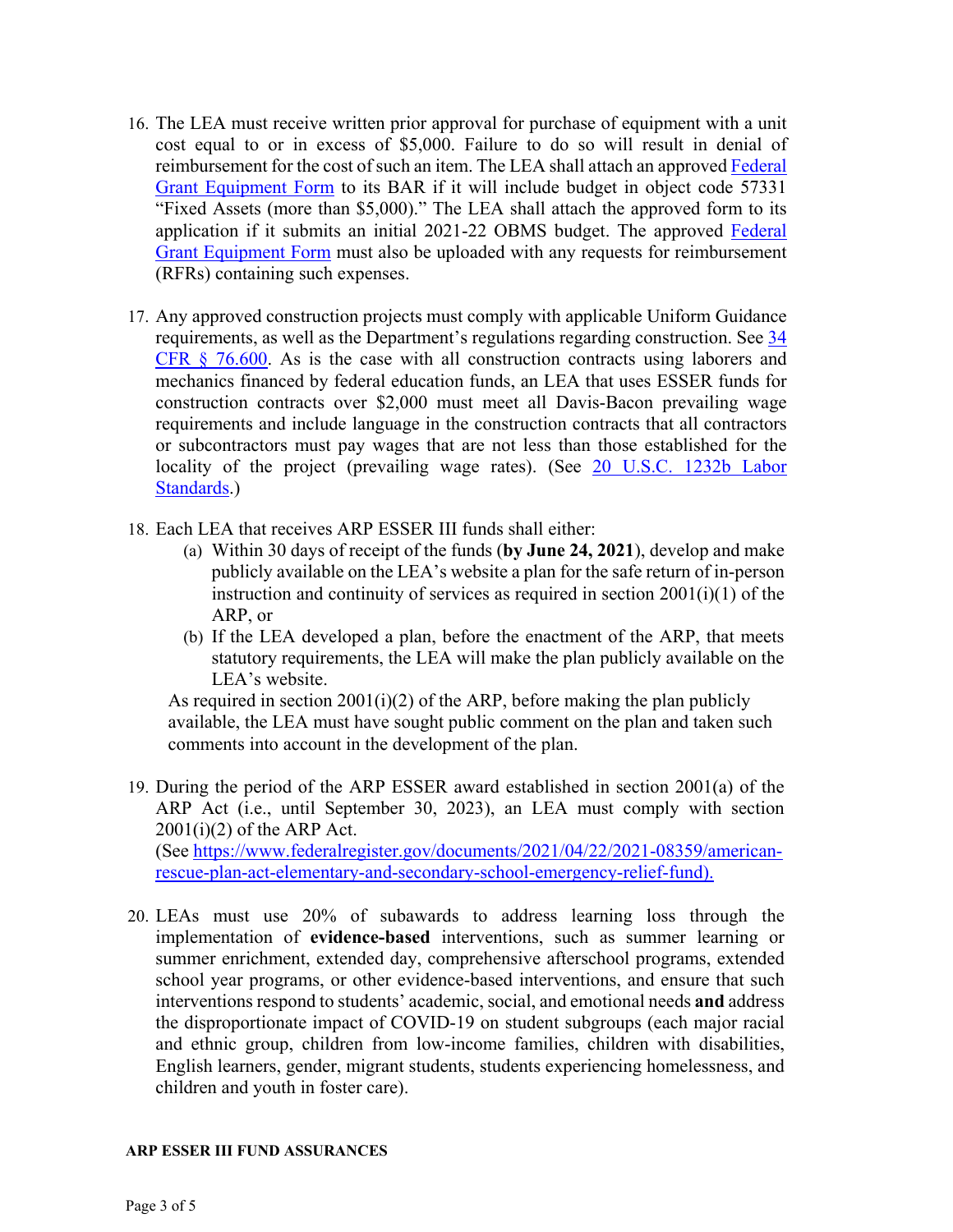- 21. Each LEA that receives these funds must engage in meaningful consultation with stakeholders and give the public an opportunity to provide input in the development of its plan. Specifically, an LEA must engage in meaningful consultation with students; families; school and district administrators (including special education administrators); and teachers, principals, school leaders, other educators, school staff, and their unions. Additionally, an LEA must engage in meaningful consultation with each of the following, to the extent present in or served by the LEA: Tribes; civil rights organizations (including disability rights organizations); and stakeholders representing the interests of children with disabilities, English learners, children experiencing homelessness, children in foster care, migratory students, children who are incarcerated, and other underserved students.
- 22. Districts must reach out to all of their schools, including district-authorized charter schools, to determine and meet their needs with these funds.
- 23. LEAs must comply with the maintenance of equity (MEQ) provision in section 2004(c) of the ARP.
	- (1) As a condition of receiving funds under section 2001, a local educational agency shall not, in fiscal year 2022 or 2023—

(A) reduce per-pupil funding (from combined State and local funding) for any high-poverty school served by such local educational agency by an amount that exceeds—

> (i) the total reduction in local educational agency funding (from combined State and local funding) for all schools served by the local educational agency in such fiscal year (if any); divided by (ii) the number of children enrolled in all schools served by the local educational agency in such fiscal year; or

(B) reduce per-pupil, full-time equivalent staff in any high-poverty school by an amount that exceeds—

(i) the total reduction in full-time equivalent staff in all schools served by such local educational agency in such fiscal year (if any); divided by

(ii) the number of children enrolled in all schools served by the local educational agency in such fiscal year.

(2) EXCEPTION.—Paragraph (1) shall not apply to a local educational agency in fiscal year 2022 or 2023 that meets at least 1 of the following criteria in such fiscal year:

(A) Such local educational agency has a total enrollment of less than 1,000 students.

(B) Such local educational agency operates a single school.

(C) Such local educational agency serves all students within each grade span with a single school.

(D) Such local educational agency demonstrates an exceptional or uncontrollable circumstance, such as unpredictable changes in student enrollment or a precipitous decline in the financial resources of such agency, as determined by the Secretary of Education.